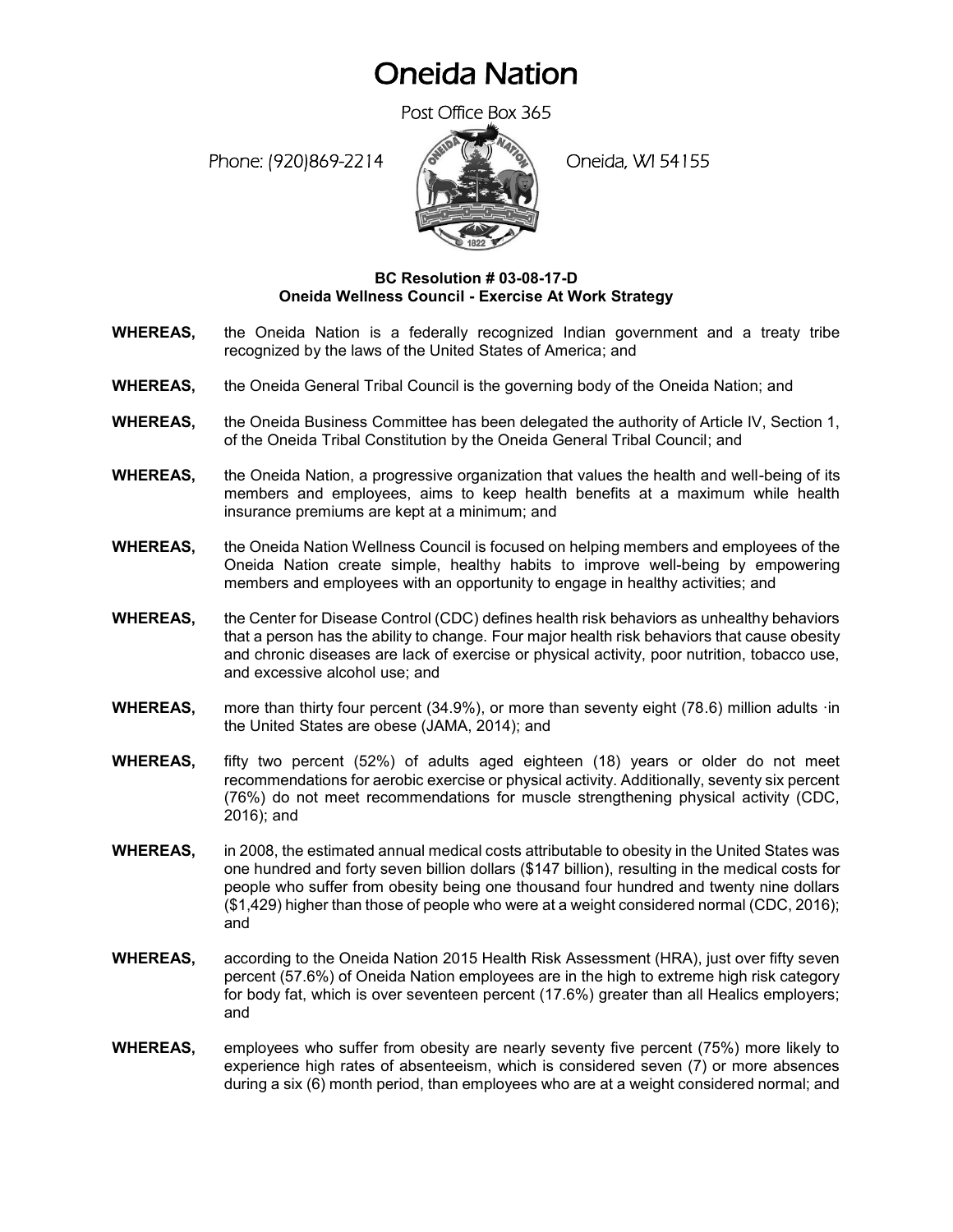- **WHEREAS,** musculoskeletal and mental health are some of the Oneida Nation's top health care claims; and
- **WHEREAS,** the United States Surgeon General reports that regular physical activity that is performed on most days of the week reduces the risk of developing or dying from some of the leading causes of illness and death in the United States. Regular physical activity reduces the risk of dying from heart disease and diabetes, developing high blood pressure, reduces feelings of depression and anxiety, and helps weight control; and
- **WHEREAS,** increased daily physical activity and exercise not only helps prevent and reduce injuries at work, but it can help reduce mental health and musculoskeletal health issues, body fat, weight, blood sugar, and cholesterol; and
- **WHEREAS,** over eighty percent (80%) of Fortune 500 companies with over two hundred and fifty (250) employees implement some type of wellness program and/or activities (Divine Savior Health Care); and
- **WHEREAS,** a Wellness Exercise at Work pilot study in Oneida showed that:
	- Fifty four percent (54%) of participants lowered their health risk by 7.1 points on average;
	- Every participant in the pilot improved in at least one of the nine (9) fitness areas;
	- Seventy nine percent (79%) of participants reported an improvement in quality of life;
	- Seventy five percent (75%) reported an improvement in productivity;
	- The cost avoidance may nearly double the cost to implement the Wellness Exercise at Work strategy; and
- **WHEREAS,** sixty nine percent (69%) of the Exercise at Work pilot study participant respondents thought that coworker interaction improved; eighty one percent (81 %) of participant respondents thought employee morale improved; and employee wellbeing received the highest rating of improvement by eighty seven percent (87%) of participant respondents; and

**NOW THEREFORE BE IT RESOLVED,** the Oneida Business Committee does hereby adopt an Exercise at Work Resolution directing the Oneida Nation to provide that managers, directors, and supervisors may allow flexibility during the workday for employees to engage in physical activity.

**BE IT FUTHER RESOLVED,** that in accordance with this resolution; managers, directors, and supervisors may permit full-time status employees to use up to maximum of thirty (30) minutes of paid time off per day, either in a single thirty (30) minute period or incrementally throughout an employee's shift, to engage in physical activity either on or off the work site.

**BE IT FUTHER RESOLVED,** that employees who are not full-time status are not eligible to participate in this benefit.

**BE IT FUTHER RESOLVED,** that this paid physical activity time shall not accrue or be carried over from one day to another, and must be approved in advance by an employee's supervisor.

**BE IT FUTHER RESOLVED,** that supervisors shall have full discretion to determine whether to authorize paid physical activity time for an employee; however, supervisors shall not authorize any employee to use paid physical activity time during any week in which that employee may be earning overtime; and supervisors shall not authorize paid physical activity time when doing so would interfere with the business of the Tribe.

**BE IT FUTHER RESOLVED,** that employees who choose to partake in paid physical activity time do so at their own risk; and shall not be eligible for Workers Compensation for any injury that occurs during, or as a